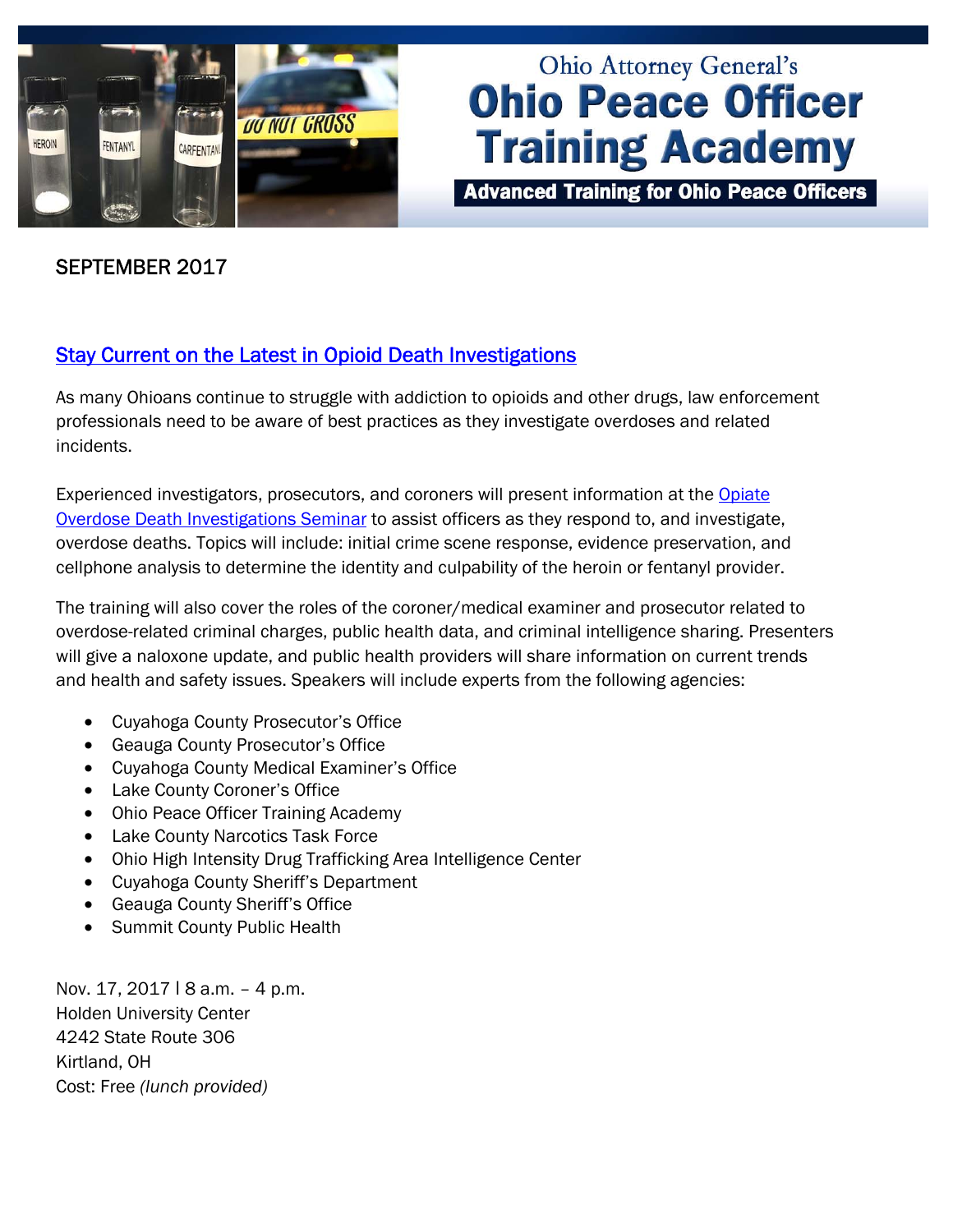## [Learn More About Financial Crimes](http://www.ohioattorneygeneral.gov/Media/Newsletters/Ohio-Peace-Officer-Training-Academy-email-newslett/September-2017/Participants-in-the-Law-Enforcement-Critical-Issue)

Participants in the Law Enforcement Critical Issues Symposium will learn about the financial components of the opioid epidemic and the threat of homegrown financial terrorism and hear about a case study involving a fake charity for veterans. The event will be held at the Ohio Police Officer Training Academy (OPOTA) Richfield.

Featured event speakers will include James Cox, a narcotics squad supervisor, Dennis Lormel, a retired FBI financial investigator, and Arvin Clar, a security and financial crimes expert with the Ohio Attorney General's Bureau of Criminal Investigation.

Sept. 22, 2017 ǀ 8 a.m. – noon OPOTA Richfield 4055 Highlander Parkway Richfield, OH Cost: Free for law enforcement

## [Learn From Other Agencies' Experiences](http://www.ohioattorneygeneral.gov/Law-Enforcement/Ohio-Peace-Officer-Training-Academy/Course-Catalog/Course-Search.aspx?searchtext=leadership&searchmode=anyword)

When law enforcement agencies learn from one another's successes and difficulties, everyone benefits.

The [Tactical Leadership Symposium](http://www.ohioattorneygeneral.gov/Law-Enforcement/Ohio-Peace-Officer-Training-Academy/Course-Catalog/Course-Search.aspx?searchtext=leadership&searchmode=anyword) is a daylong forum for law enforcement, fire departments, and emergency management agencies to share stories and case studies about what has worked and what needs to be improved when dealing with critical incidents.

Students will hear critical incident case studies from local, state, and federal agencies, so participants can learn to effectively handle similar situations. In addition, a city attorney will address some potential legal issues that tactical teams may encounter as critical incidents occur.

Nov. 29, 2017 | 8 a.m. - 5 p.m. Columbus Police Academy 1000 N. Hague Ave. Columbus, OH 43204 Cost: Free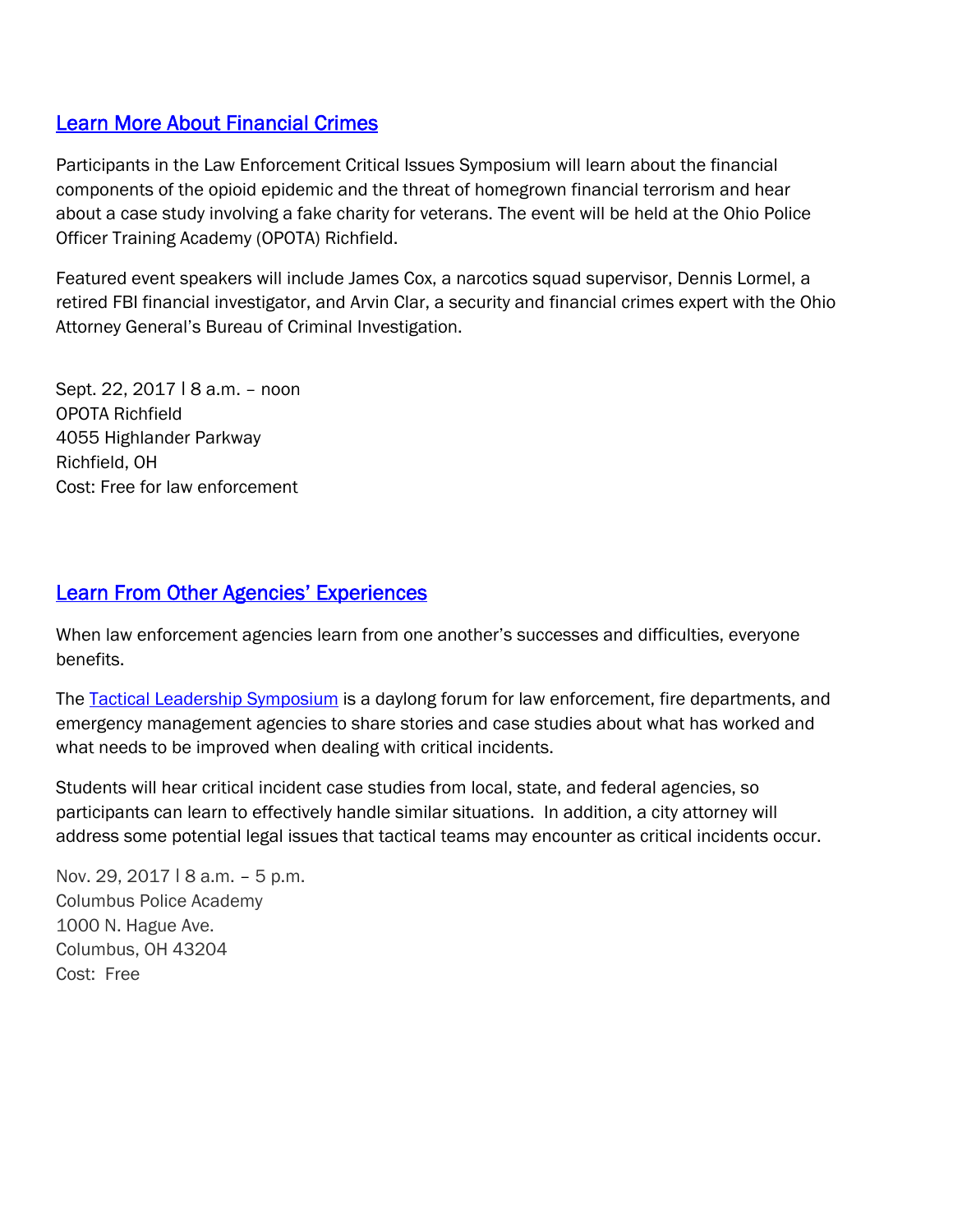## [Understanding Human Behavior and Stress – Force Science Institute](http://www.ohioattorneygeneral.gov/Law-Enforcement/Ohio-Peace-Officer-Training-Academy/Course-Catalog/Course-Categories/Patrol-Courses#OPOTA980)

How do high-stress situations affect subjects and law enforcement?

In October, OPOTA Richfield will host two courses designed to help law enforcement officers understand the dynamics behind human behavior in high-stress situations.

The courses are a program of the Force Science Institute, which studies human behavior in use-offorce situations. The *[Force Science](http://www.ohioattorneygeneral.gov/Law-Enforcement/Ohio-Peace-Officer-Training-Academy/Course-Catalog/Course-Categories/Patrol-Courses#OPOTA980) Basics c*ourse will be held over two days and showcase research related to the dynamics of human behavior during high-stress, rapidly unfolding encounters. The course could be helpful to those in law enforcement who investigate, train, and/or make split-second decisions during high-stress events.

Oct.  $4 - 5$ , 2017  $18$  a.m.  $-5$  p.m. OPOTA Richfield 4055 Highlander Parkway Richfield, OH Cost: \$265

#### [Understanding Issues Specifically Related to Body Cameras](http://www.ohioattorneygeneral.gov/Law-Enforcement/Ohio-Peace-Officer-Training-Academy/Course-Catalog/Course-Categories/Patrol-Courses#OPOTA981)

As body cameras become more prevalent, law enforcement agencies are facing new questions related to policies, procedures, and communication.

[Understanding Force Sciences Issues Specifically Related to Body Cameras](http://www.ohioattorneygeneral.gov/Law-Enforcement/Ohio-Peace-Officer-Training-Academy/Course-Catalog/Course-Categories/Patrol-Courses#OPOTA981) will be led by Dr. William Lewinski, executive director of the Force Science Institute. This one-day program will address the numerous investigative and public relations issues related to body cameras. Students will discuss topics such as enhancing the fairness and thoroughness of investigations; creating and analyzing bodycam protocols and policies; minimizing liability and risk; training officers; enhancing public perception and understanding force encounters; and communicating with the public.

Oct. 6, 2017 ǀ 8 a.m. – 5 p.m. OPOTA Richfield 4055 Highlander Parkway Richfield, OH Cost: \$130